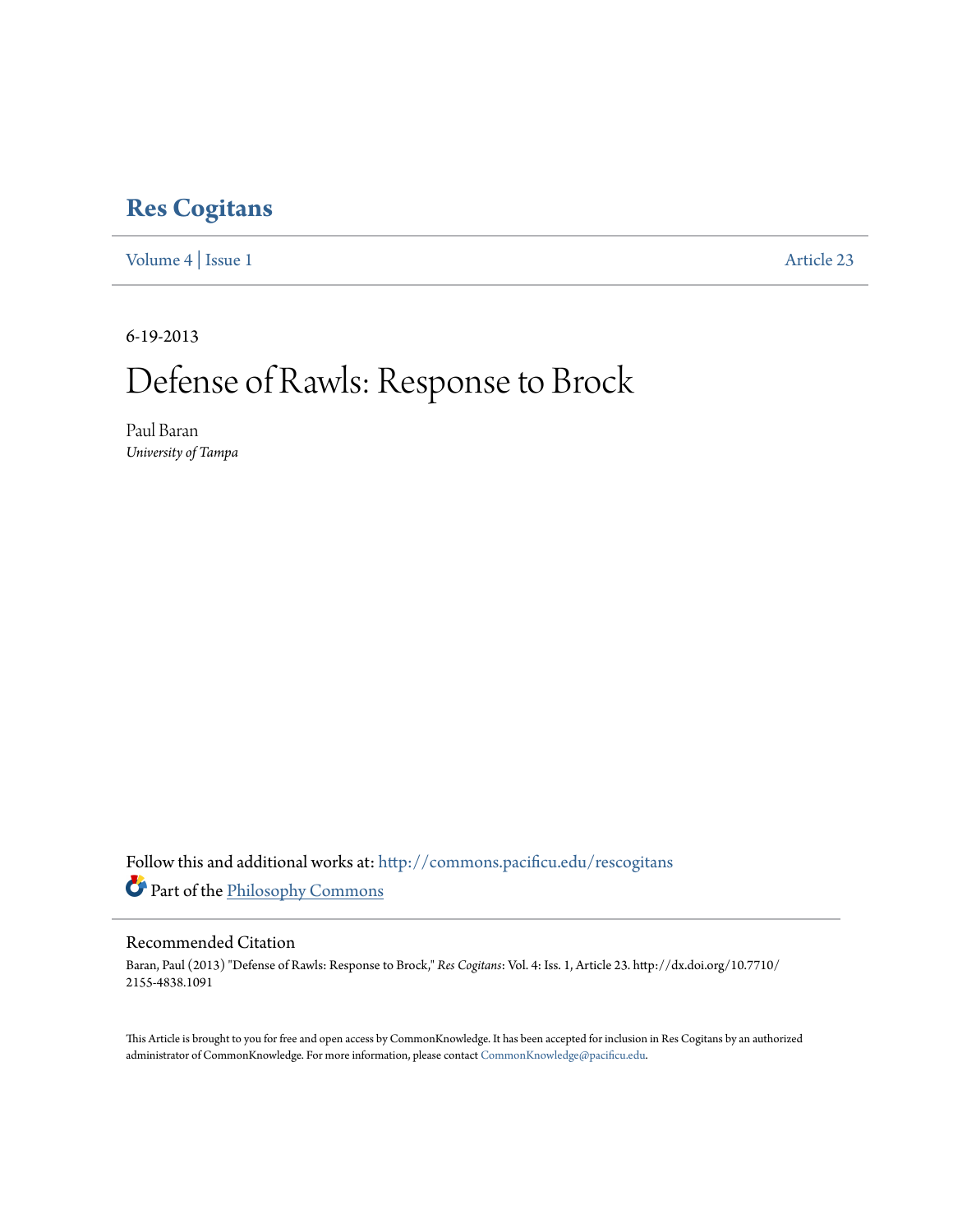# **Defense of Rawls: Response to Brock**

**Paul Baran** *University of Tampa*

Published online: 19 June 2013 © Paul Baran 2013

#### **Abstract**

Cosmopolitans like Gillian Brock, Charles Beitz, and Thomas Pogge argue that the principles of justice selected and arranged in lexical priority in Rawls' first original position would—and should for the same reasons as in the first—also be selected in the second original position. After all, the argument goes, what reasons other than morally arbitrary ones do we have for selecting a second set of principles? A different, though undoubtedly related, point of contention is the cosmopolitan charge (most famously, made by Pogge) that Rawls fails to consider the unfavorable conditions that owe themselves to global factors. Perhaps there was a time when interconnectedness and interdependency between states was not a factor; but in the current global order, this certainly is not the case. While this paper will address other related cosmopolitan concerns mentioned in Brock's work, it is these two points that are perhaps the two biggest threats to the Rawlsian project and, as such, it is these two points that will be the primary focus of this paper.

In the first part of this paper, I will present what I take to be the central objections to the Rawlsian project of the *Law of Peoples*, hereafter *LP*, that are presented in Gillian Brock's *Global Justice*. In the second part of this paper, I will argue that the Rawlsian project, correctly understood, is not as vulnerable to the central cosmopolitan criticisms as Brock seems to suggest. I do this by offering what I take to be a fundamental, though perhaps often overlooked, key to understanding the Rawlsian project: a peoples' capacity for self-sufficiency.<sup>[1](#page-2-0)</sup> I also argue that the implication of this fundamental key is sufficient for reconciling what Brock sees as an inconsistency between the Rawlsian project of offering an account of global justice in *LP* and Rawls' previous liberal commitments from *Theory of Justice*, hereafter *TJ,* and *Political Liberalism*, hereafter *PL*. It is my hope in this paper to demonstrate how, contrary to the cosmopolitan charge of inconsistency, it precisely *by* different principles being selected—namely without global difference principle—that Rawls is consistent.<sup>[2](#page-2-1)</sup> Finally, the last part of this paper posits that Rawls would likely respond—and on some level does respond —to Brock's criticisms in a more satisfying way than she seems to suggest.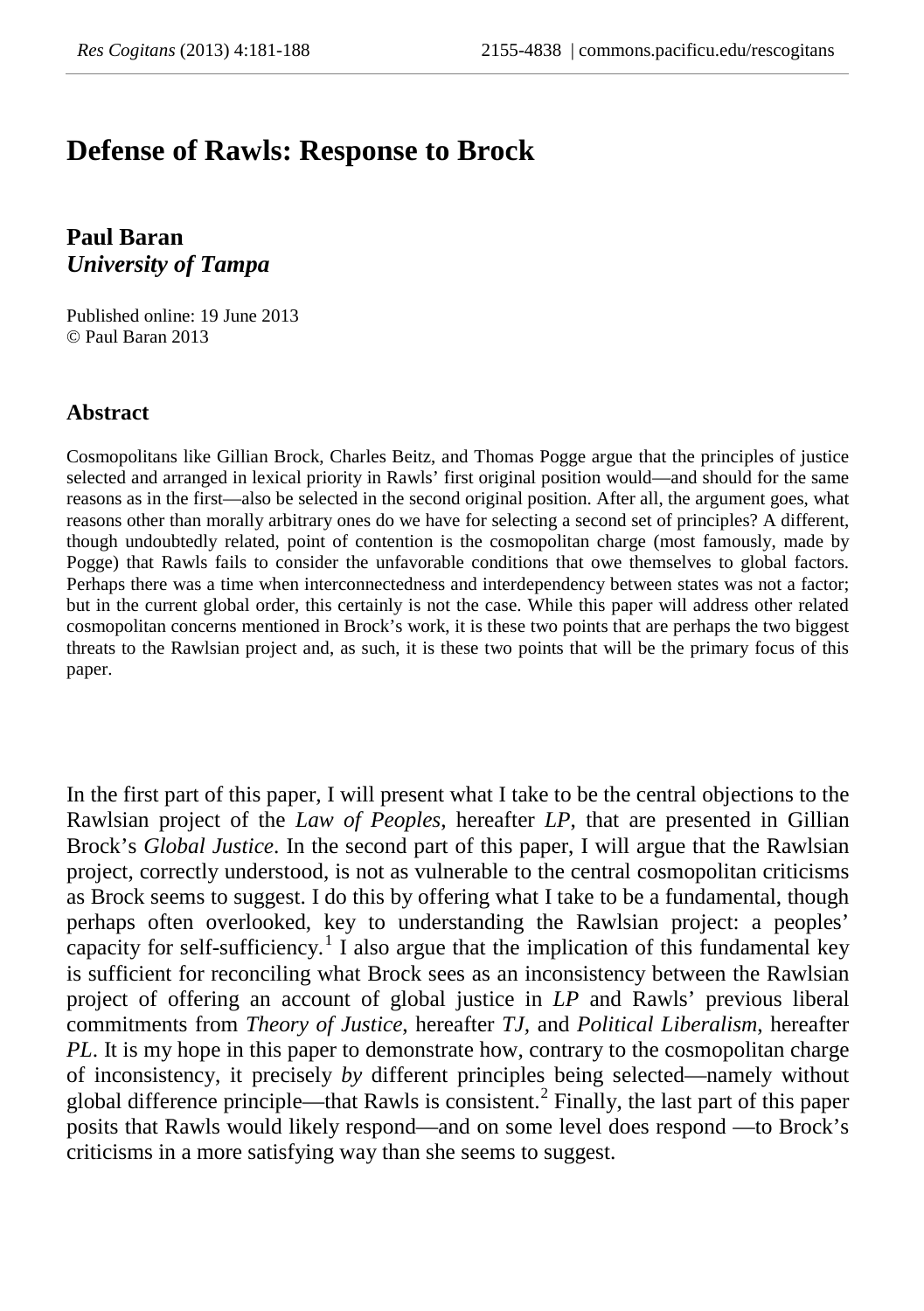## **Central objections to Rawls'** *Law of Peoples*

The cosmopolitan charge against Rawls presented in Brock's *Global Justice* is that Rawls is tolerant of economic injustices at the global level that Rawls is so vehemently intolerant of at a domestic level. The cosmopolitan complaint is that the same inequalities that are not to the greatest advantage of the least well-off that are not permitted on the domestic are permitted on the international level.

<span id="page-2-0"></span>Cosmopolitans, as pointed out by Brock, charge Rawls with being inconsistent regarding what principles are appropriate for governing in the *LP* from the principles of governing found is his earlier work, in *TJ* and *PL.* As Brock wants to say, cosmopolitans argue that if structuring a society behind an appropriate veil of ignorance (which excludes our knowledge not of the world but of our place in it), then factors such as place of birth and borderlines are also arbitrary from a moral point of view. So, the argument goes, a different set of principles should not be chosen in a second original position.

<span id="page-2-1"></span>The cosmopolitan argues that the principles of justice selected and arranged in lexical priority in the first hypothetical position would—and should—also be chosen in the second. Cosmopolitans maintain that just as sex, race, and talents are morally arbitrary, so is place of birth. So, as the argument goes, if we accept place of birth to be yet another arbitrary condition, then consistency requires that when deliberating behind the veil, the principles of justice that will be selected will be those which work to the maximum advantage of the globally least well-off. That is to say, a global difference principle would be selected. The principle of most contention, and the one that most of this paper will focus on, is the endorsement at the international level of principle 2a: the "difference principle" (or, what is known as the "maximin" principle of welfare economics).

As Brock seems to suggest, Rawls' project of offering an account of global justice in *LP* is inconsistent with Rawls' previous liberal commitments from *TJ* and *PL*. I will argue that this is not the case. Furthermore, Rawls still carries over from his earlier work in *TJ* and *PL* to his work in the *LP* his idea of an "overlapping consensus" regarding the principles of justice being made in an environment of reasonable pluralism.

### **Central to understanding the Rawlsian project**

I am arguing that the point that the criticisms provided by Brock seem to miss is the very point that is the key to understanding the Rawlsian project. Understanding the implications of, and motivations behind, one of the eight global principles delegates would choose when deliberating behind a second appropriate "veil of ignorance" is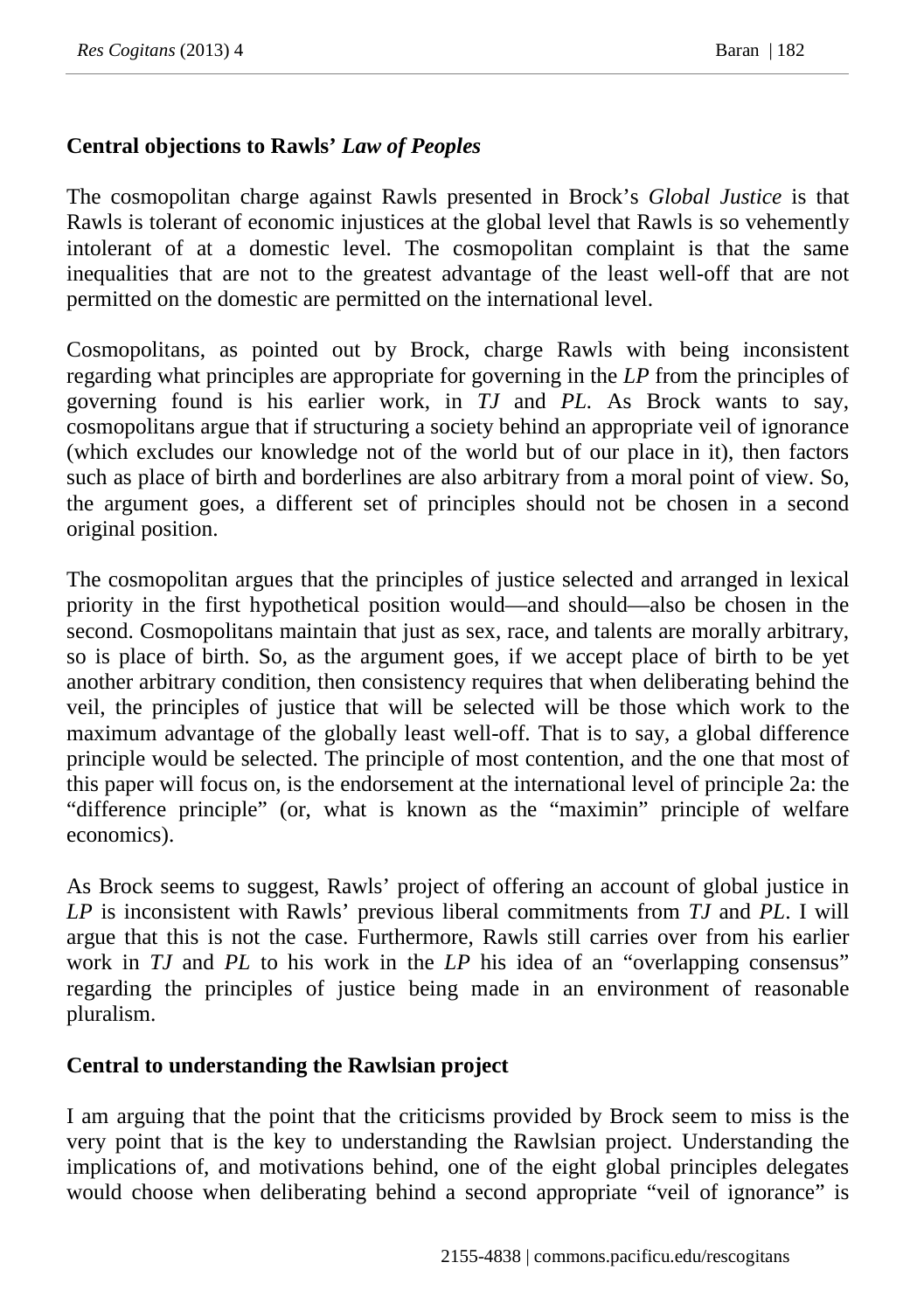central, though perhaps overlooked, to understanding the Rawlsian project. Not only does Brock seem to miss this, but the defenses she provides for Rawls seem to miss the motivations behind this point this as well: "*Peoples are free and independent, and their freedom and independence are to be respected by other peoples.*"[3](#page-3-0)

Looking closely at this leads us to see that it is not the case that Rawls is inconsistent or changing his position from his earlier liberal commitments set forth in *TJ* and *PL*. It is that Rawls is acknowledging that *peoples* can live independently of other *peoples* in a way that individuals on a domestic level cannot. That is to say, peoples have the capacity to be self-sufficient and individuals do not. Peoples can, despite their current conditions, *become* self-sustaining and live independently of other peoples while individuals cannot (or at least not in the same way). It is this point that demonstrates the difference between peoples and individuals in a way that is significant to the Rawlsian project. And it is this difference, I want to argue, that explains why a different set of principles (namely, without a difference principle) would be chosen, and rightly so.

So it is not that, contrary to popular cosmopolitan belief, Rawls changes his position. Rather, it is that Rawls—and delegates in the hypothetical position—acknowledge a significant difference between peoples and individual persons. And if peoples differ in a significant way from individuals, would it not make sense that a different set of rules or principles ought to apply?

<span id="page-3-2"></span><span id="page-3-1"></span><span id="page-3-0"></span>The defenses of Rawls provided in Brock's work attempt to defend Rawls based on the misunderstanding critics have concerning the purpose of Rawls' work. These defenders want to say that Rawls' *LP* asks a less ambitious question: how should liberal peoples interact with non-liberal peoples.[4](#page-3-1) Joseph Heath wants to say that, "Just as Rawls' primary objective in *Theory of Justice* was to argue against utilitarianism, in the *Law of Peoples* it is to dislodge realism" (30). However, while the claims of these defenses may be true, these defenses fail to show why Rawls' project is going in the direction that it is. The defenses offered in Brock's book fail to show the point of how peoples differ from individuals as being a motivation behind Rawls' project.

#### **Defense against the charge of inconsistency**

Now that I have explained the fundamental difference—the difference that is relevant to the Rawlsian project—between peoples and individuals, I will now argue that it is *by* different principles being selected—namely without a global difference principle—that Rawls is consistent. It is now my hope to show that if the same principles were to be selected, it is *then* that Rawls would be inconsistent. This defense against the charge of inconsistency rests on something that Rawls stays committed to since *TJ* and *PL* and on through to  $LP$ : the priority of self-respect.<sup>[5](#page-3-2)</sup> The point is that by different principles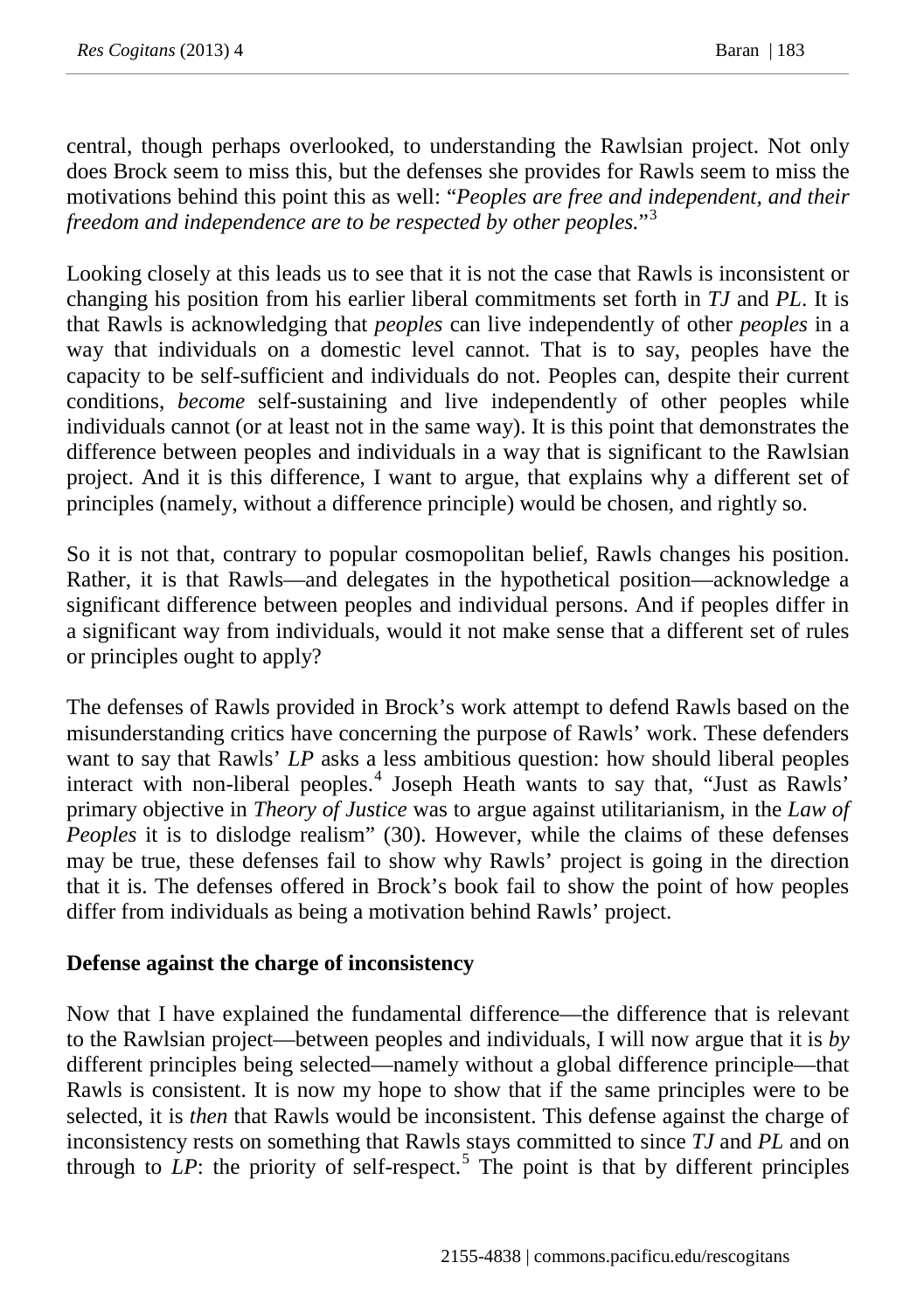being selected, Rawls is securing the interests behind the principles rather than securing the principles themselves.

Individuals' wealth and their roles in a social hierarchy cannot be guaranteed equal. If one's self-respect is tied to these things, knowledge of one's subordinate ranking in a society can be a threat to one's self-respect. While equal roles or statuses in a society cannot be guaranteed, equal citizenship can. As such, it is thought by Rawls that equal citizenship can play this role of securing self-respect in a way that one's status in a social hierarchy cannot. It is for this reason of providing a secure *basis for self-respect* that Rawls gives lexical priority to the Liberty Principle.<sup>[6](#page-4-0)</sup> Given that—for the sake of securing self-respect—the Liberty Principle is given lexical priority, the Difference Principle comes only after, and never at the expense of, the Liberty Principle.

Rawls was clearly committed to self-respect taking priority over a difference principle in his work on domestic justice in both *TJ* and *PL*. Rawls was also clear that not only was the Difference Principle to come second to the Liberty Principle, but that is was also intended to serve as further support for the first principle. Rawls was clear that his commitment was to self-respect *over* a difference principle.

A closer look at this allows us to see that if the same principles were to be selected on the global level as were selected on the international level, *then* Rawls would be inconsistent. That is to say, it is *by* different principles being selected (namely without at global difference principle) that Rawls is consistent. Rawls gives priority to selfrespect over a difference principle on the domestic level, and Rawls also gives priority to self-respect over a (global) difference principle on an international level.<sup>[7](#page-4-1)</sup>

In *LP*, Rawls argues that it is the case that a *peoples*' self-respect also cannot be tied to wealth. Rawls is clear on this point in *LP*. Rawls argues that a peoples' "wealth lies elsewhere; in their political and cultural traditions… and in their capacity for political and economic organization". That is to say, their self-respect is in some meaningful sense tied to their meaningful political projects. A global difference principle is a threat to a peoples' self-determination and, given that a *peoples*' self-respect is tied to this, selecting a difference principle at the global level would violate Rawls' earlier commitment to the priority and importance of self-respect. Thus, contrary to cosmopolitan criticisms, consistency requires a different set of principles (namely without a global difference principle) be selected.

<span id="page-4-1"></span><span id="page-4-0"></span>The acceptance of a difference principle on the global level and the rejection of a difference principle on the international level are both attempts to secure the same end: the self-respect of a peoples on the international level and the self-respect of individuals on a domestic level. The acceptance of one and rejection of the other owes itself to the significant difference between the domestic level and the international level (viz. the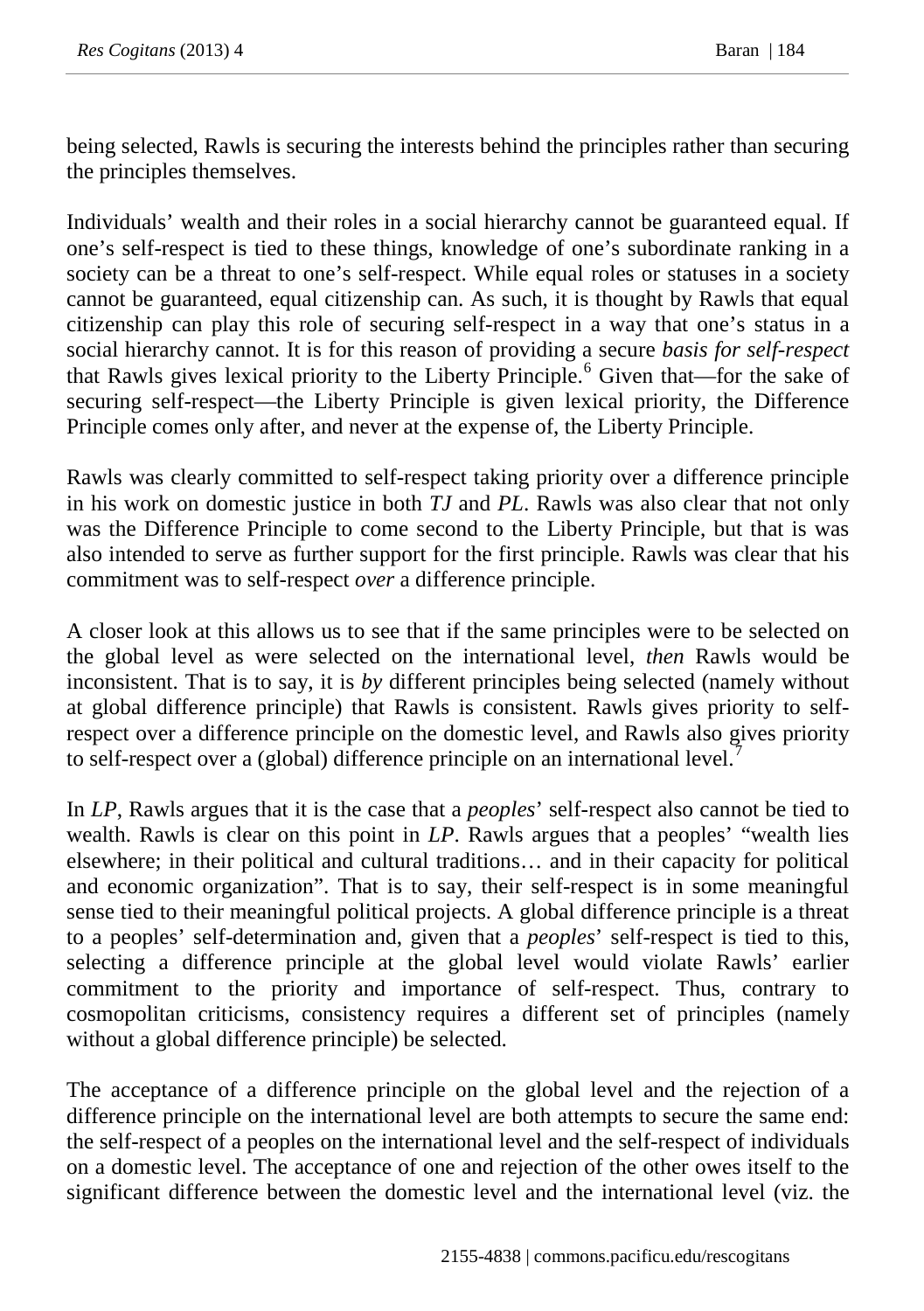capacity for self-sufficiency). Thus, Rawls is making this move to secure the interests behind the principle rather than the principle itself.

### **More satisfying Rawlsian response**

The implications of the difference between peoples and individuals, correctly understood, is fundamental to understanding why Rawls' position is not as vulnerable to the central cosmopolitan criticisms mentioned in Brock's work as she seems to suggest. The point is that, Rawls would argue, once a peoples reach the level of subsistence (or once they are brought to the level of subsistence via others' *duty of assistance*), a peoples' primary concern is maintaining and preserving its autonomy. That is to say, self-determination and the self-respect that comes of it is a significant part or their collective aim. The sense of pride and self-respect that comes of being a self-determining peoples cannot be had if one is dismissive of the significance of the first of eight principles selected: "*Peoples are free and independent, and their freedom and independence are to be respected by other peoples*" (*LP*, p. 37).

While it may be the case that, as Pogge wants to say, a degree of interdependency exists and is the cause of unfavorable conditions for some, this in no way is a threat to Rawls' project. Focusing on the interdependency that does exist between states as being a problem for Rawls' work further demonstrates how the purpose of Rawls' work is either misunderstood or ignored. Regardless of the fact that, as Pogge and Beitz want to point out, a level of interdependency or interconnectedness exists in the current global order, it need not exist among peoples in a way that it is necessary to exist among individuals. That is to say, regardless of whether or not a peoples does at the moment live independently (as Pogge says they do not), the point is that, unlike individuals, peoples *can* live independently.

Pogge's claim that unfavorable conditions owe themselves—at least in part—to global factors may not be wrong in itself; however, this is a claim criticizing Rawls' account of international distributive justice when international distributive justice is not even the purpose of Rawls' project. Rawls' aim in the *LP* is not to give an account of international distributive justice, but to give an account of how a liberal peoples is to live in a world with other liberal and non-liberal but decent societies.

While Pogge's criticism is not a threat to the Rawls' project, Rawls would still respond in a more satisfying way than Brock seems to suggest. In arguing for Rawls' difference principle to be extended beyond borders, Pogge brings up the point (perhaps rightly so) the harm done to states by factors external them (i.e., global factors of interconnectedness). However, Rawls would respond by saying that this is where the role of a "duty of assistance" would come in. And a "duty of assistance", the Rawlsian would say, to undo harm done to states would not require a global difference principle.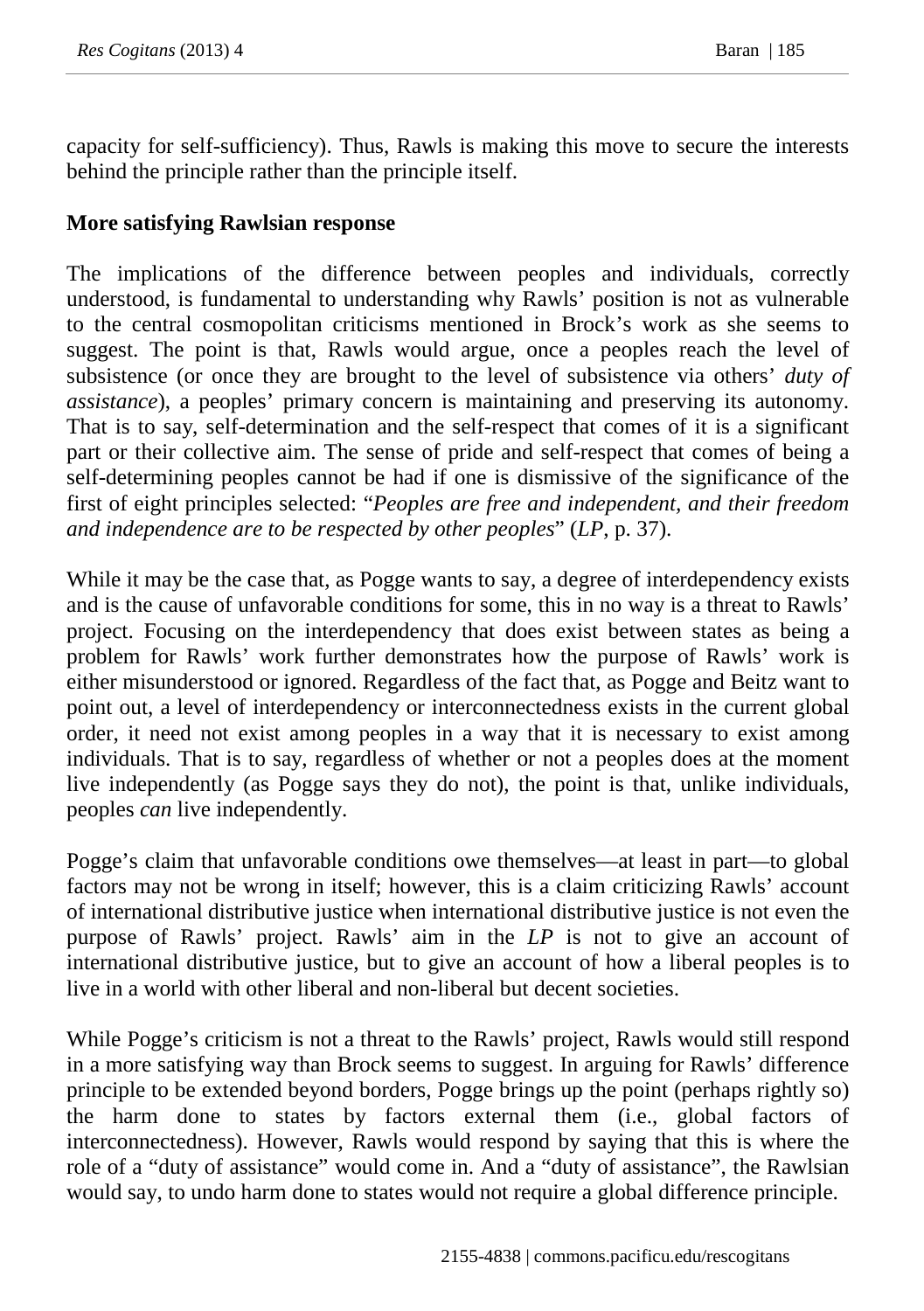A global difference principle would not be chosen because of the threat to a peoples' political autonomy it carries with it. Rawls is clear in saying throughout the *LP* that a decent hierarchical society's self-respect is tied to the moral significance of its selfdetermination and political autonomy rather than to its material wealth. A critic of Rawls may respond by saying that a decent society's self-determination is threatened in the absence of some level of material wealth. And if the society's self-determination is threatened, following the same reasoning, its self-respect is threatened. However, Rawls would respond by saying a sufficient degree of material wealth—sufficient for their ability to secure for themselves their autonomy, self-sufficiency, and a wellordered structure—would fall under the one's duty of assistance. This does not, Rawls would say, require a global difference principle.

Refusal to acknowledge or fully understand the implications of the difference between peoples and individuals is a potential cause to why Brock, and other critics of Rawls, take his work to be inconsistent—in the sense that the principles of justice need not apply globally in the way they are to apply domestically. Rawls' point still stands that the difference principle ought to apply domestically but not globally (and this is not a matter of inconsistency) because individuals cannot live independent of other individuals in the way that peoples can live independent of other peoples.

Criticisms in Brocks' book based on the interdependencies of sates in the current global order seem to miss the point of Rawls' work. Rawls' project, correctly understood, is not open to this type of attack because Rawls' work is to approach international justice based *not* on the current climate or order of relations but based on a climate or particular order one could—within reason—hope for (hence the purpose of the *LP*, as Brock acknowledges, is to consider the possibility of a realistic utopia and to define what constitutes the realistic utopia). Rawls' realistic utopia, Rawls wants to say, is realistic in the sense that it "takes people as they are" and it accommodates for cultural pluralism and it respects people's fundamental interest in self-determination (*LP*, 13). So Rawls' work is based on a global climate one could within reason hope for rather than on the global climate that is.

Central to Rawls' *LP* is what is referred to in his earlier work as an "overlapping consensus" among delegates concerning principles of justice. It does not seem to be the case that, as Rawls' critics want to suggest, he changes his position. He still keeps his Kantian position that the individual is of moral worth and that the state is only legitimate insofar as the state recognizes this. It is not that Rawls changes his position, it is that different conditions from individuals on a domestic level and peoples on a global level apply. Rawls never changes his position from *TJ* to *PL* and on through *LP* on this point. Rawls would say peoples, like individuals, are moral agents worthy of respect; where the difference lies is in their capacity for independence.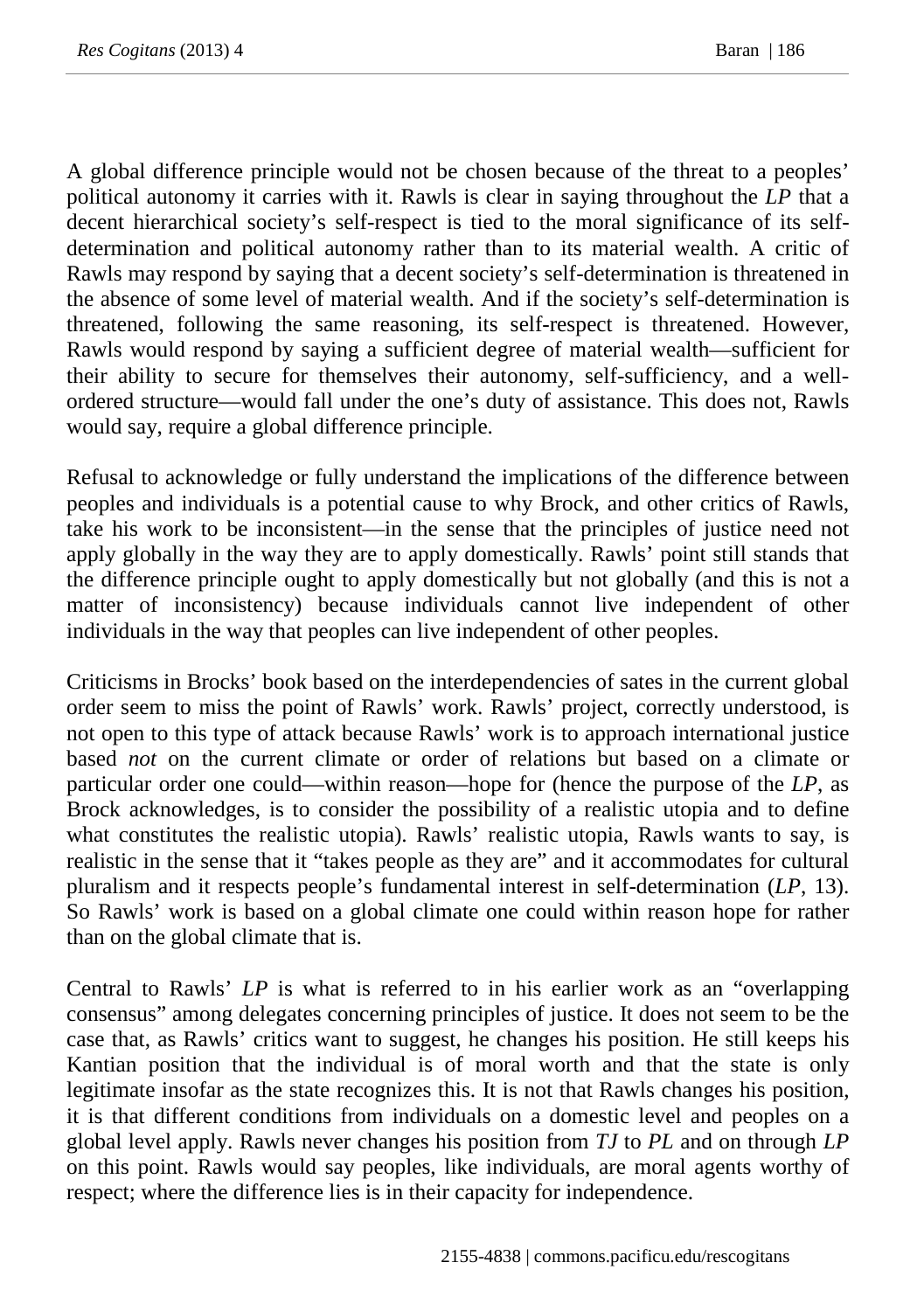It seems that even the defenses of Rawls' *LP* offered by Brock in response to cosmopolitan criticisms miss the implications of the distinction between peoples and individuals with respect to global justice. Defenders of Rawls, as Brock points out, want to say that Rawls' critics misinterpret what Rawls' project is about and that, "he aims to establish under what condition we can secure a 'peaceful and stable' world order, rather than one which is 'just'" (p. 31). While this may or may not be true, this defense of Rawls still seems to miss the point—and the justification—of *why* under a second original position different principles would be chosen. It is not that Rawls changes his position, it is that different conditions from individuals on a domestic level and peoples on a global level apply. Rawls never changes his position from *TJ* to *PL* and on through *LP* on this point. Rawls would say peoples, like individuals, are moral agents worthy of respect; where the difference lies is in their capacities for independence.

Contrary to Brock's cosmopolitan critique in *Global Justice*, Rawls never abandons his two principles of justice. Rawls stays committed to his two principles of justice as being the way in which peoples on a domestic level ought to be structured. It is not that Rawls abandons his principles, it is simply that Rawls refuses—due to the consistency liberalism requires of us—to say his principles can be forced upon unwilling states. Even the defenses of Rawls' *LP* that Brock provides fail to acknowledge this point.

Rawls' point is that while complete self-sufficiency among individuals cannot reasonably be expected, self-sufficiency of peoples or, rather, the potential for selfsufficiency of peoples can be. A global "difference principle" is a threat to a peoples' self-determination and, subsequently, to its reasonable degree of self-respect whereas agreeing to a duty of assistance is not. It is for this reason that delegates in a second original position will reach an overlapping consensus regarding these principles of justice that do not include a global difference principle.

## **Conclusion**

In this paper I have shown that the Rawlsian project, correctly understood, is not as threatened by cosmopolitan criticisms as Brock seems to suggest. I have done this by showing that Rawls' approach to international justice is based *not* on the current climate or order of international relations but based on a climate or particular order one could—within reason—hope for. That is, the Rawlsian project is concerned also with defining a realistic utopia.

Another reason I provided for why the Rawlsian project is not threatened is by suggesting that perhaps what is overlooked by both critics and defenders of Rawls is the implication of the fundamental difference between peoples on global level and individuals on a domestic level (with respect to global justice). That difference being